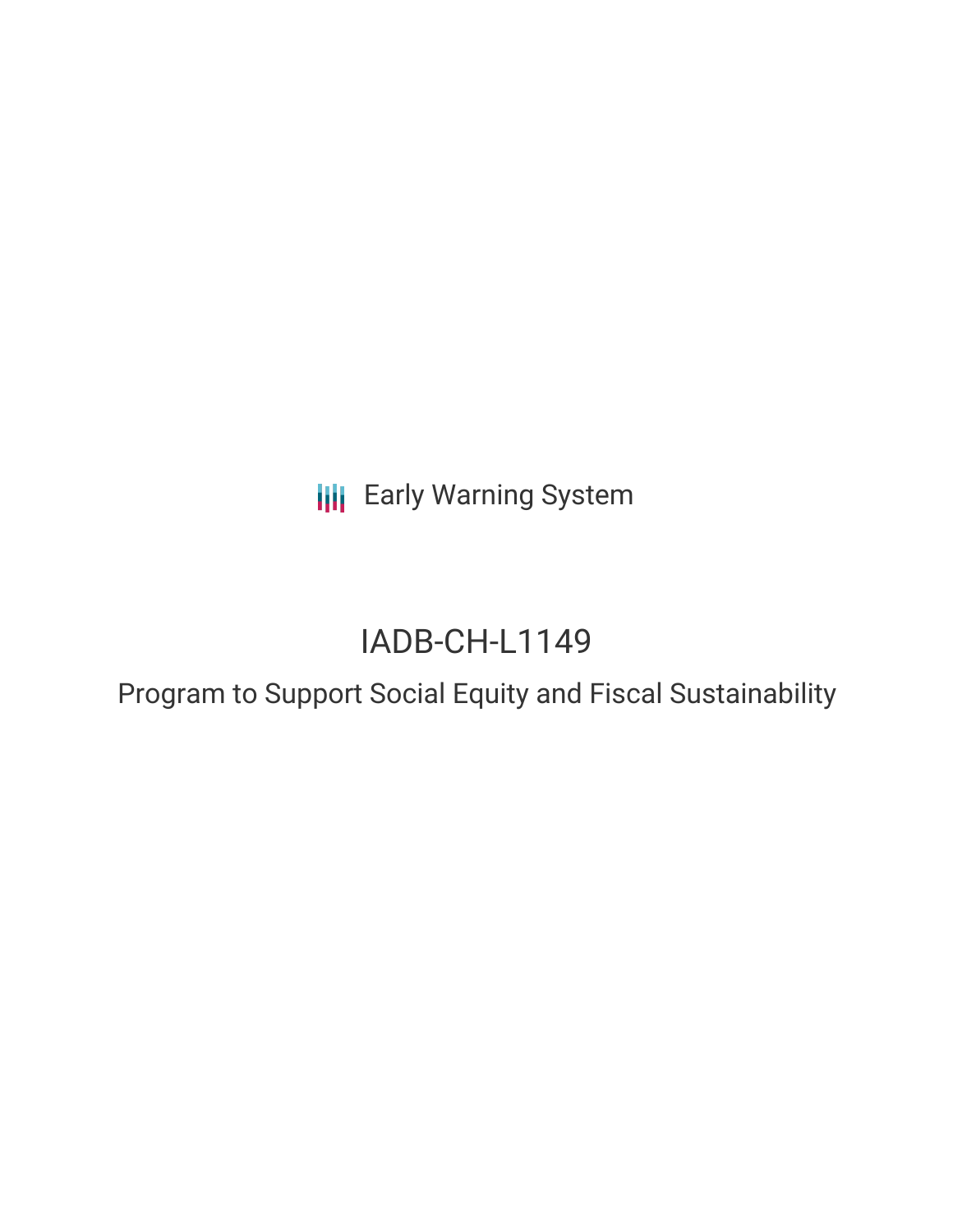

### **Quick Facts**

| <b>Countries</b>               | Chile                                  |
|--------------------------------|----------------------------------------|
| <b>Financial Institutions</b>  | Inter-American Development Bank (IADB) |
| <b>Status</b>                  | Approved                               |
| <b>Bank Risk Rating</b>        | U                                      |
| <b>Voting Date</b>             | 2020-06-24                             |
| <b>Borrower</b>                | Government of Chile - Treasury         |
| <b>Investment Type(s)</b>      | Loan                                   |
| <b>Investment Amount (USD)</b> | \$300.00 million                       |
| <b>Loan Amount (USD)</b>       | \$300.00 million                       |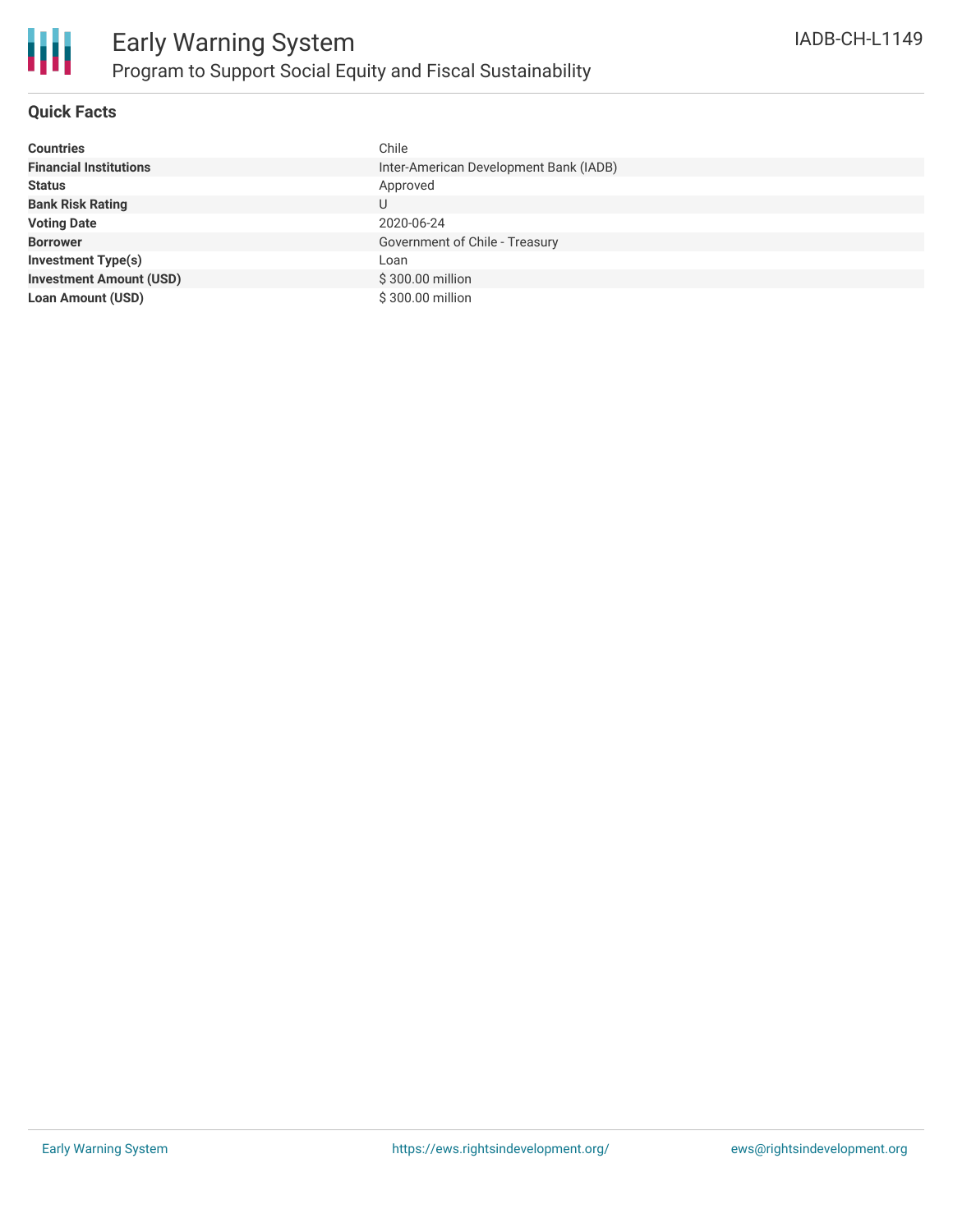

### **Project Description**

The general objective of the program is to improve social equity with fiscal sustainability in Chile. The specific objectives are: (a) to improve the incomes of the most vulnerable people; (b) improve the sufficiency of solidarity pension systems of Law No. 20,255 and contributory pensions of Decree Law No. 3,500; (c) improve the availability of lower-cost medications; and (d) improve the efficiency of public spending and the quality of the budget formulation process.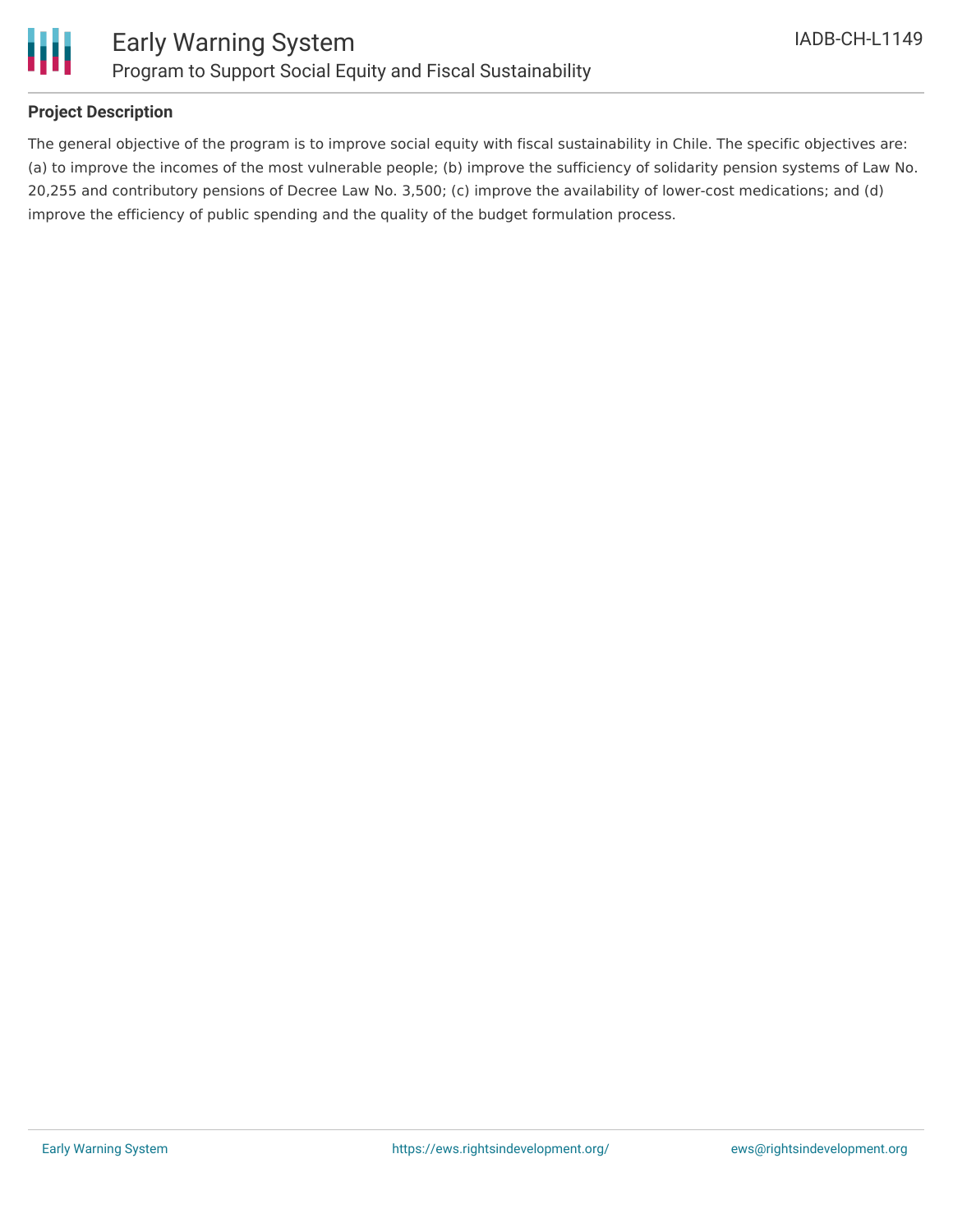### **Early Warning System Project Analysis**

**Componente 1**. Estabilidad Macroeconómica. **Componente 2**. Apoyo al ingreso de trabajadores vulnerables. **Componente 3.** Mejora de los resultados del sistema de pensiones. **Componente 4.** Mayor acceso de la población a servicios de salud y medicamentos. **Componente 5**. Mejora de la eficiencia del gasto público y del proceso de formulación presupuestaria.

**Impactos esperados**: (i) una mejora en la equidad social medida a través de un aumento en el ingreso de la población vulnerable; y (ii) el mantenimiento de la sostenibilidad fiscal del gasto público, medida como elcumplimiento de los objetivos de déficit fiscal en Chile. **Resultados esperados**: contribuir a una reducción

en la desigualdad de ingresos entre el percentil 50 y el 25; una reducción de la pobreza en la vejez, medida como la reducción en el número de personas en edad

de jubilarse con ingresos por debajo de la línea de pobreza; una disminución del gasto de bolsillo de usuarios que adquieren medicamentos, medida como la comparación del gasto promedio antes y después de la implementación de la política de bioequivalencia; un incremento del monto del presupuesto público monitoreado, como parte del proceso de formulación presupuestaria.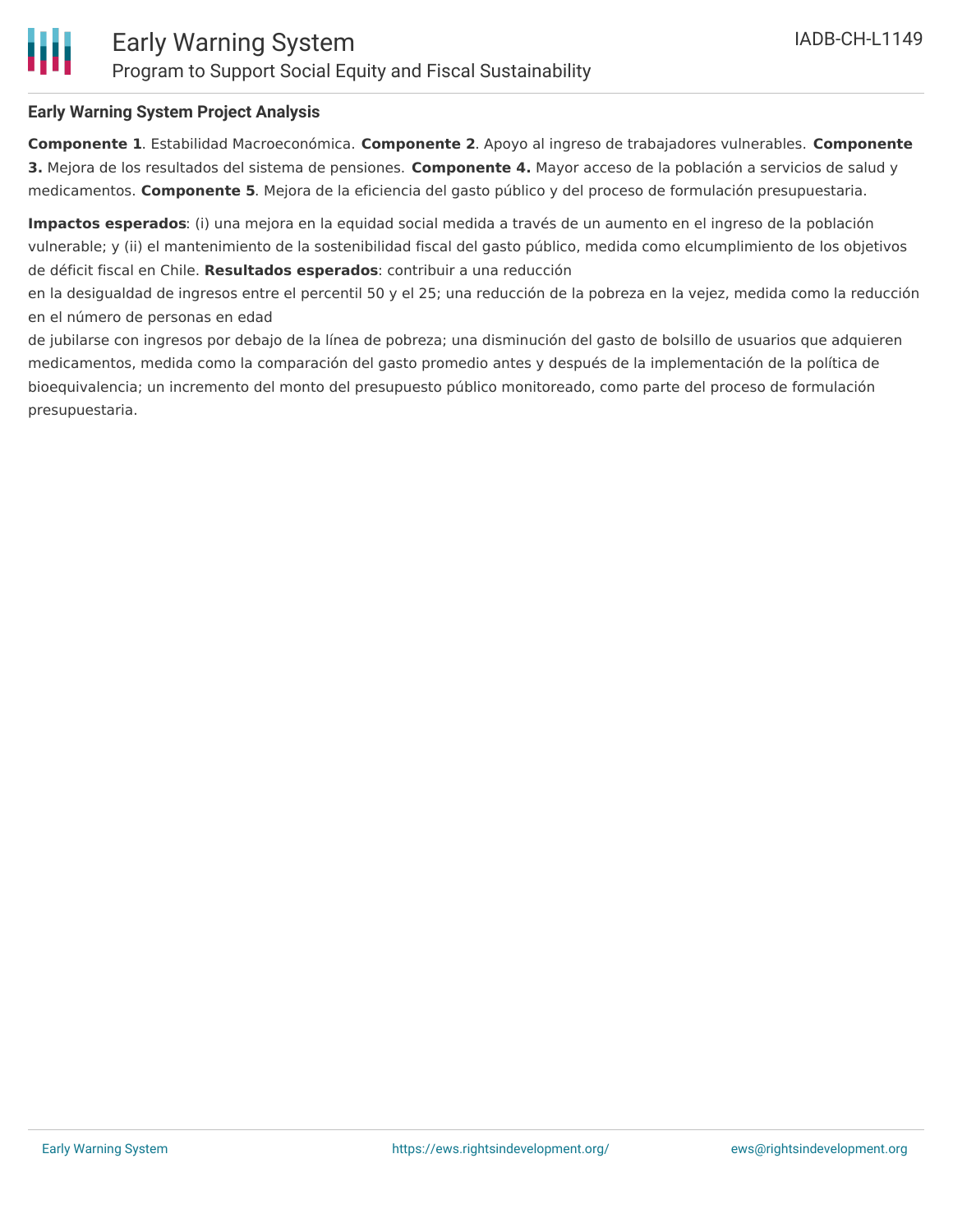

### Early Warning System Program to Support Social Equity and Fiscal Sustainability

### **People Affected By This Project**

Según el Perfil de Proyecto, por ser un préstamo de apoyo a reformas de política, no requiere una clasificación ex ante de impacto sobre el medio ambiente. Las reformas que el Gobierno de Chile está llevando a cabo no generan impactos ambientales ni sociales negativos.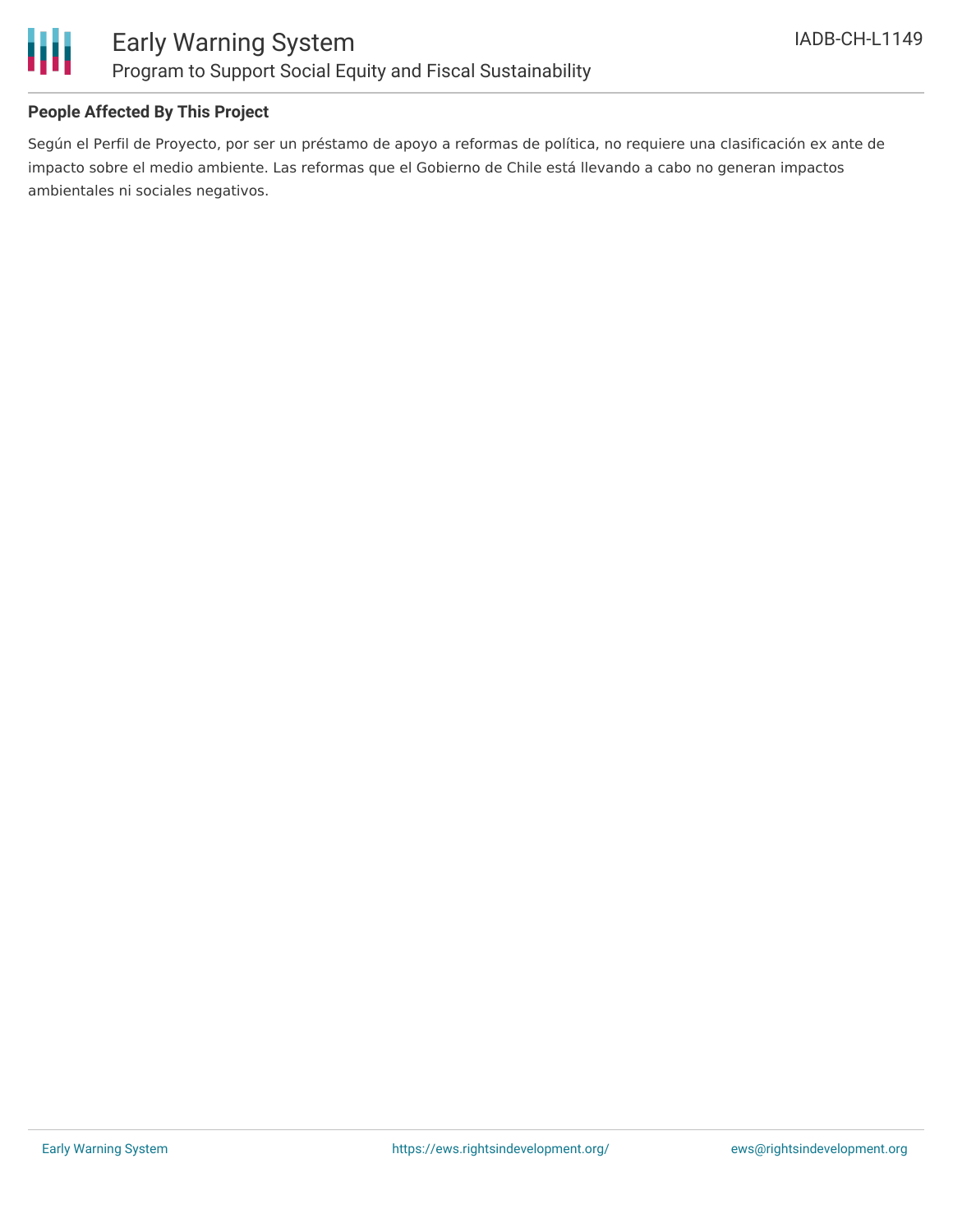

## Early Warning System Program to Support Social Equity and Fiscal Sustainability

### **Investment Description**

• Inter-American Development Bank (IADB)

Loan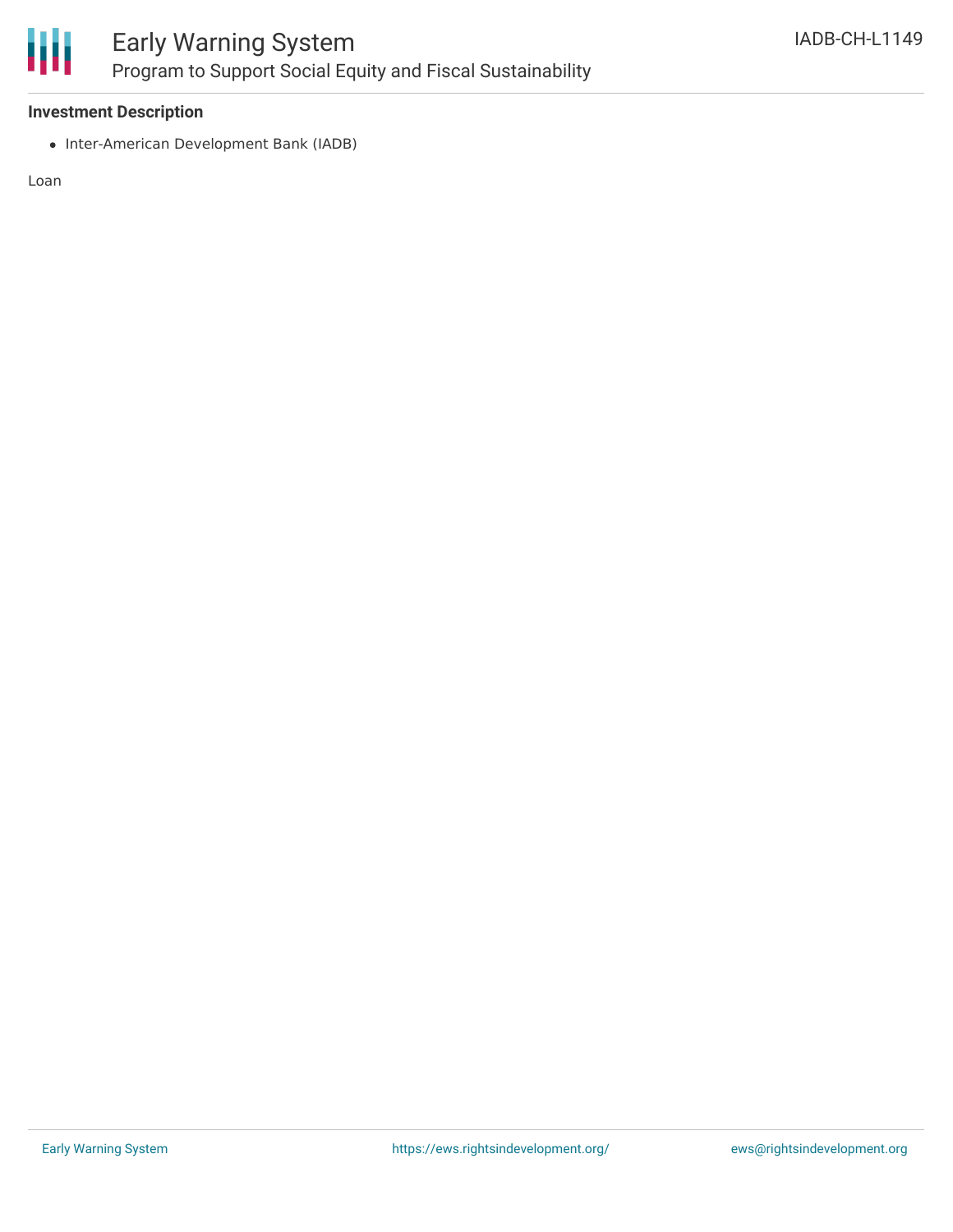

### **Private Actors Description**

Banco de Chile: Asistencia Técnica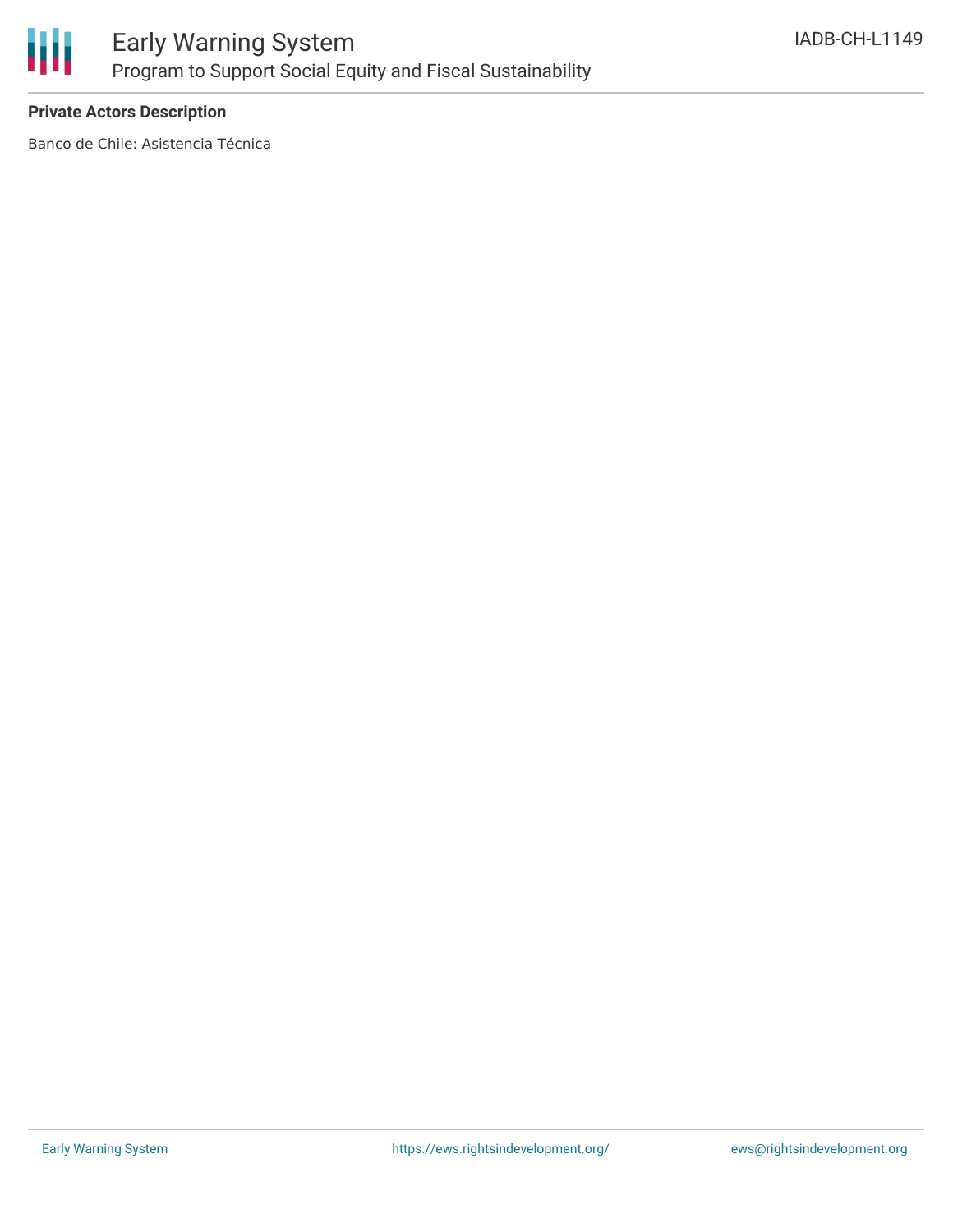### **Contact Information**

### ACCOUNTABILITY MECHANISM OF IADB

The Independent Consultation and Investigation Mechanism (MICI) is the independent complaint mechanism and fact-finding body for people who have been or are likely to be adversely affected by an Inter-American Development Bank (IDB) or Inter-American Investment Corporation (IIC)-funded project. If you submit a complaint to MICI, they may assist you in addressing the problems you raised through a dispute-resolution process with those implementing the project and/or through an investigation to assess whether the IDB or IIC is following its own policies for preventing or mitigating harm to people or the environment. You can submit a complaint by sending an email to MICI@iadb.org. You can learn more about the MICI and how to file a complaint at http://www.iadb.org/en/mici/mici,1752.html (in English) or http://www.iadb.org/es/mici/mici,1752.html (Spanish).